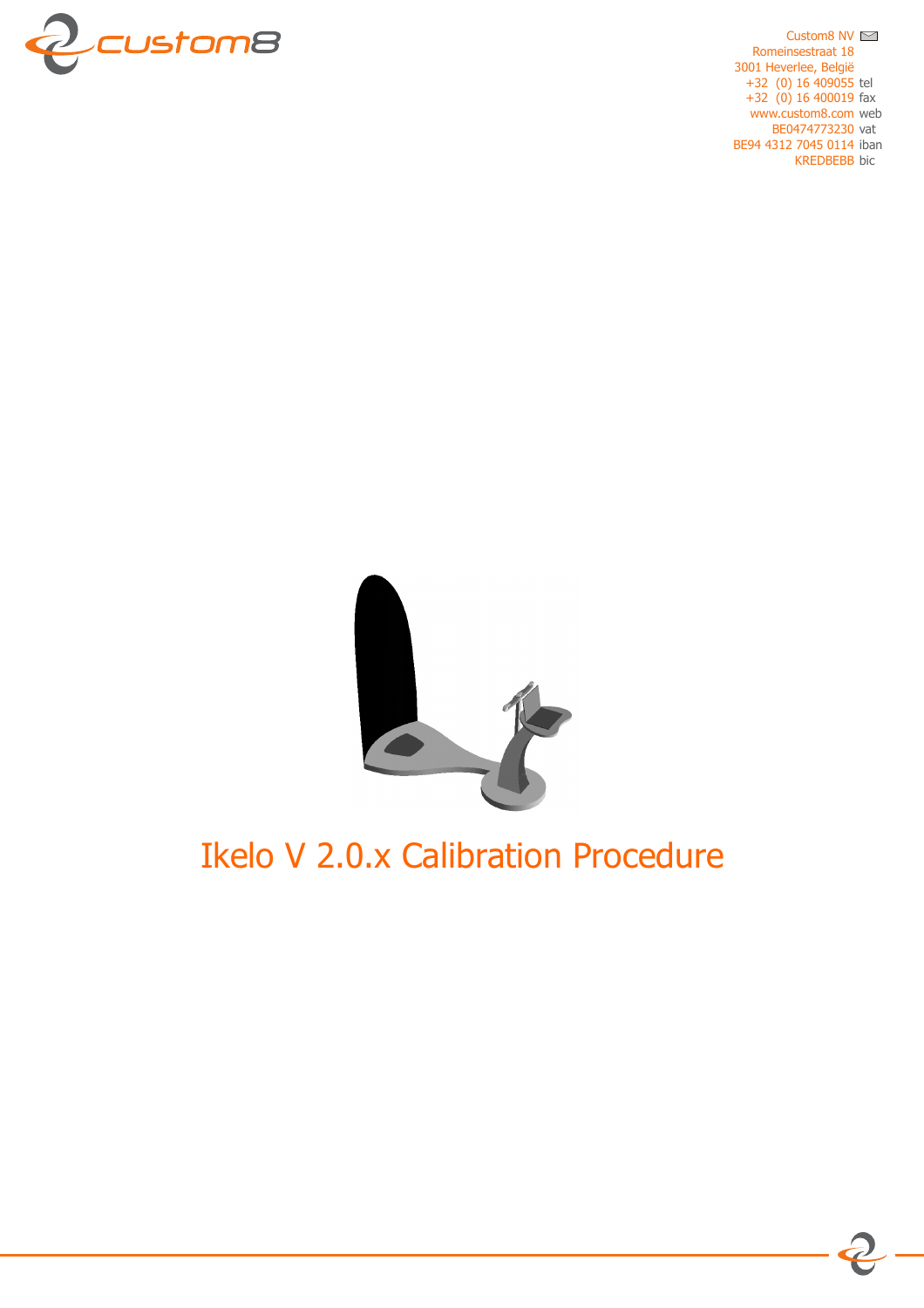### **COPYRIGHT**

#### © Copyright by custom8 nv

No part of this publication may be reproduced, stored in a retrieval system, or transmitted in any form or by any means, electronic, mechanical, photocopying, recording, or otherwise, without the prior written permission of Custom8 NV. No patent liability is assumed with respect to the use of the information contained herein. Neither is any liability assumed for damages resulting from the use of the information contained herein.

#### **Feedback**

Requests for information or usage of these –or parts of these- instructions can be addressed to :

Custom8 nv Romeinsestraat 18 B-3001 Heverlee info@custom8.be

Date of publication

November 6, 2019

Software version

V 2.0.x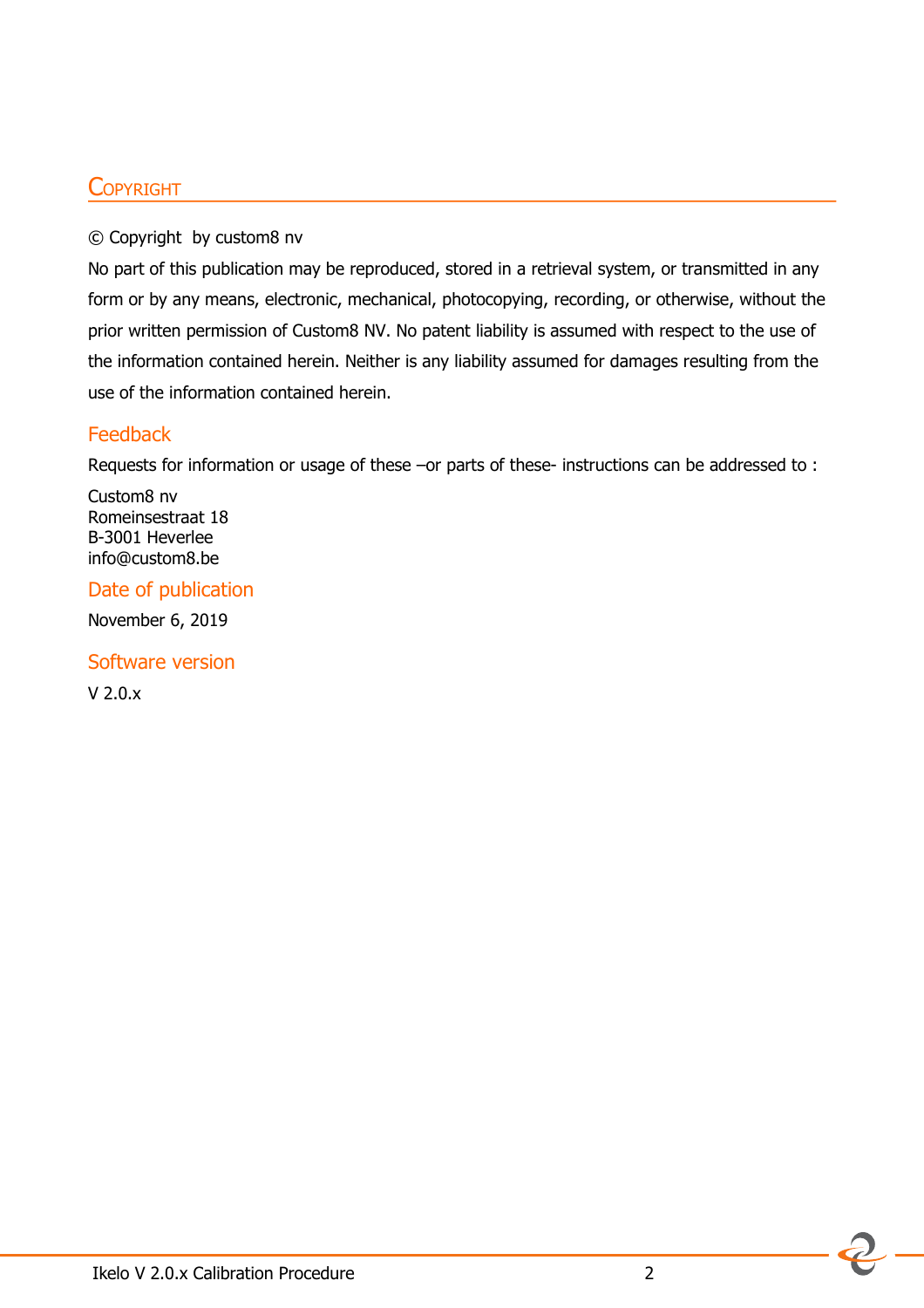## Table of contents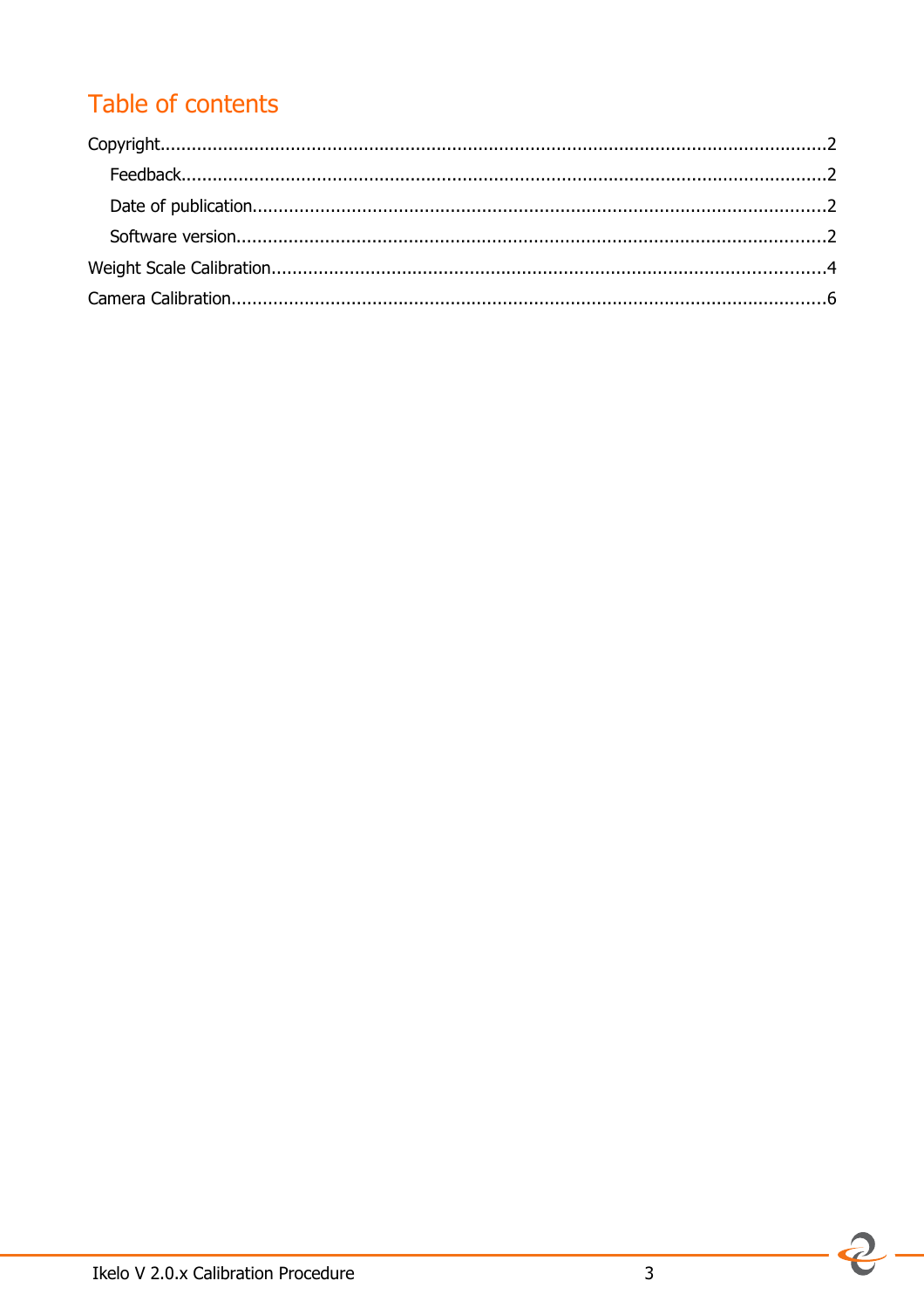## **WEIGHT SCALE CALIBRATION**

The calibration of the weight scale can be checked with the WeightScale Scope.

To start the scope, double click on the icon on the desktop, or as 'c8.Ikelo.WeightScaleScope.exe' in the main installation directory of the Ikelo Bodyscanner software:

- 32bit OS: C:\Program Files\custom8\Ikelo.Custom8
- 64bit OS: C:\Program Files (x86)\custom8\Ikelo.Custom8

| FROM CONFIGFILE<br>AutoReset           | GRAPH<br>Graph Buffer:<br>H<br>500<br>$\cdots$<br>SAVE | CALIBRATION<br>NEW<br>GAIN: -<br>OFFSET: -<br><b>RESET</b> |             |
|----------------------------------------|--------------------------------------------------------|------------------------------------------------------------|-------------|
| Weight<br>Value1<br>Value <sub>2</sub> |                                                        | 1,2<br>1,0                                                 |             |
|                                        |                                                        | $+ 0.8$                                                    |             |
|                                        |                                                        | 0,6                                                        | Weight [kg] |
|                                        |                                                        | 0,4                                                        |             |
|                                        |                                                        | 0,2                                                        |             |
|                                        |                                                        | 0,0                                                        |             |
|                                        |                                                        |                                                            |             |

To check the current calibration settings, load the configuration file from the Ikelo Bodyscanner program, which is located at:

• C:\ProgramData\custom8\Ikelo

This will allow to monitor the weightscale output in kilograms.

To adjust the calibration, click on the 'NEW' button in the top right corner. This will open a new window.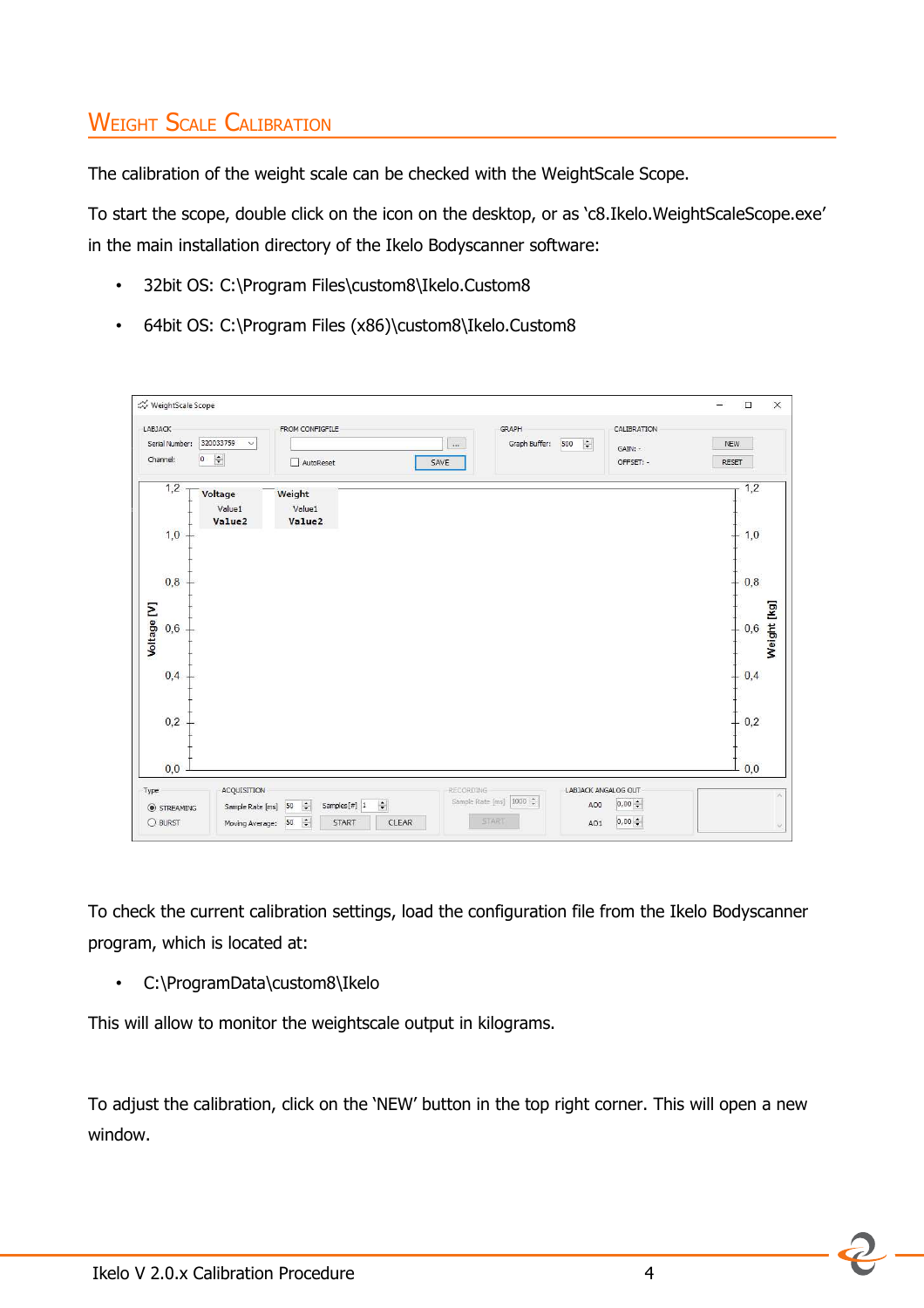|                                                            |                | CALIBRATION OF LABJACKU3SCALE [SN 320033759]           | ×     |  |  |  |  |
|------------------------------------------------------------|----------------|--------------------------------------------------------|-------|--|--|--|--|
|                                                            | Weight = $ 0 $ | [kg]                                                   | 10,35 |  |  |  |  |
| samples 200<br>≑∥<br>Read Voltage                          |                |                                                        |       |  |  |  |  |
|                                                            |                | Real [kg]   Voltage [V]   Calculated [kg]   Error [kg] |       |  |  |  |  |
|                                                            |                |                                                        |       |  |  |  |  |
|                                                            |                |                                                        |       |  |  |  |  |
|                                                            |                |                                                        |       |  |  |  |  |
|                                                            |                |                                                        |       |  |  |  |  |
|                                                            |                |                                                        |       |  |  |  |  |
| Weight = Voltage $* A + B$<br>$R^2 = -$<br>$rms Error = -$ |                |                                                        |       |  |  |  |  |
| Cancel                                                     |                |                                                        | OK    |  |  |  |  |

You can calibrate the weight scale, using at least 4 objects or combinations thereof with a known weight (including an empty scale).

- Put the object(s) on the scale. Indicate the real weight of the object.
- Press 'Read Voltage'. It is advisable to measure the same object multiple times to minimize possible noise on the measurement.
- Repeat until at least 4 weights (including zero) have been entered.
- The list gives an overview of the measurement points, showing the real value, voltage measured, calculated weight (using the current gain and offset) & error. Double click a row in the list to remove the row.
- Press 'OK' to close this window and return to the WeightScale Scope

Remember to save the current settings into the configuration file of the Ikelo Bodyscanner software by clicking on the 'SAVE' button!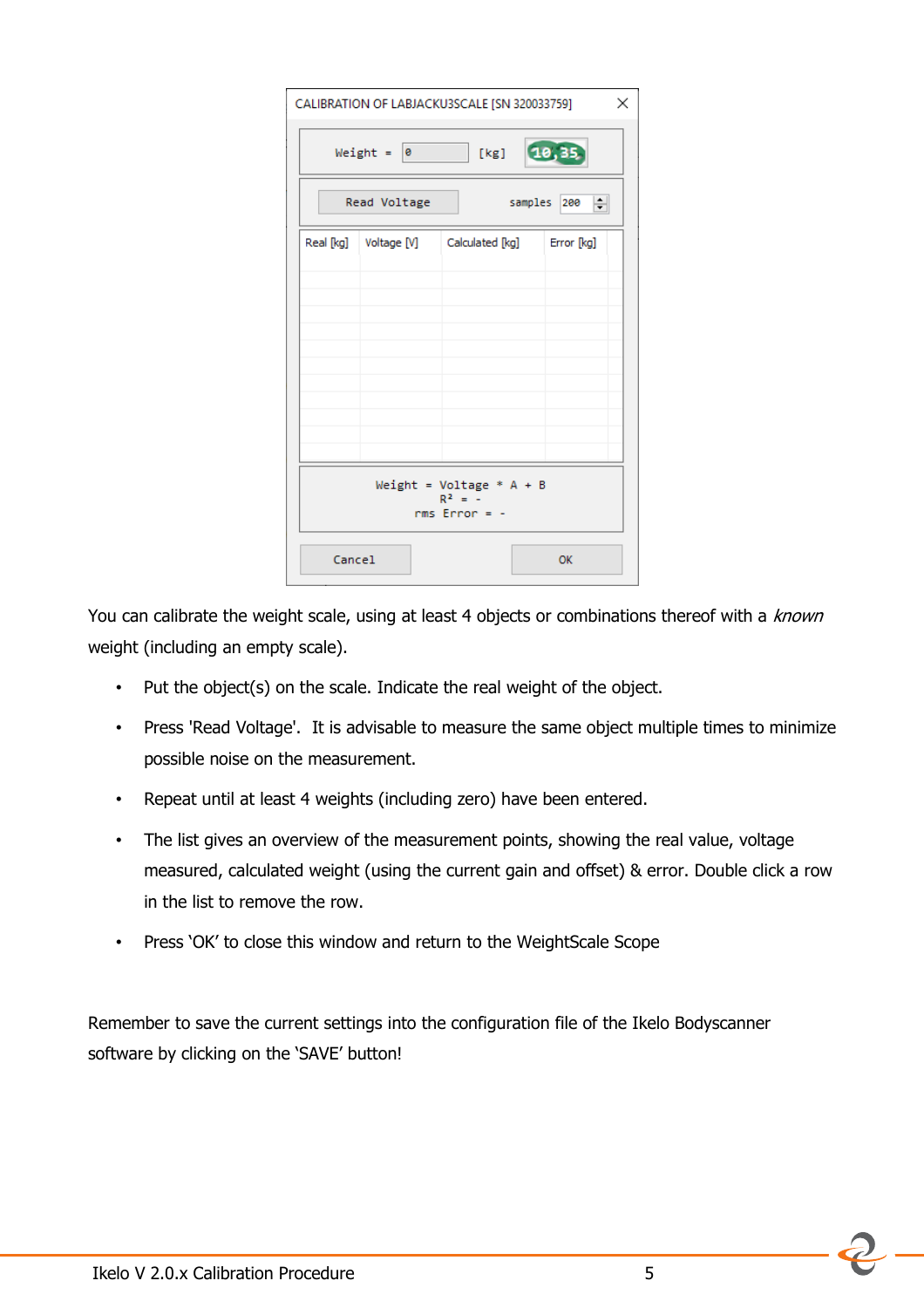## CAMERA CALIBRATION

The camera calibration is performed by taking a collection of pictures with the camera's which can be processed by Custom8. There are 3 types of pictures necessary for each camera:

- 1. Picture of an empty scene (clear view on back panel)
- 2. Picture of a calibration panel with reference marker
- 3. Picture of an "average person" or dummy with a green shirt

The pictures can be taken by the Camera Reset tool, which can be opened by clicking on the desktop icon, or by opening the program (c8.Ikelo.CameraReset.exe) in the main Ikelo Software directory.

| CAMERA RECONNECT TOOL                | $\Box$                                                    | ×               |
|--------------------------------------|-----------------------------------------------------------|-----------------|
| Open Config File<br>Save Config File |                                                           |                 |
|                                      | Switch Camera<br>Sides<br>Try To Reconnect<br>Save Images |                 |
|                                      |                                                           | $\mathcal{O}_1$ |

Load the configuration file from the Ikelo Bodyscanner program to start the camera's. The camera's can be switched if the image is upside down with the button on the top right.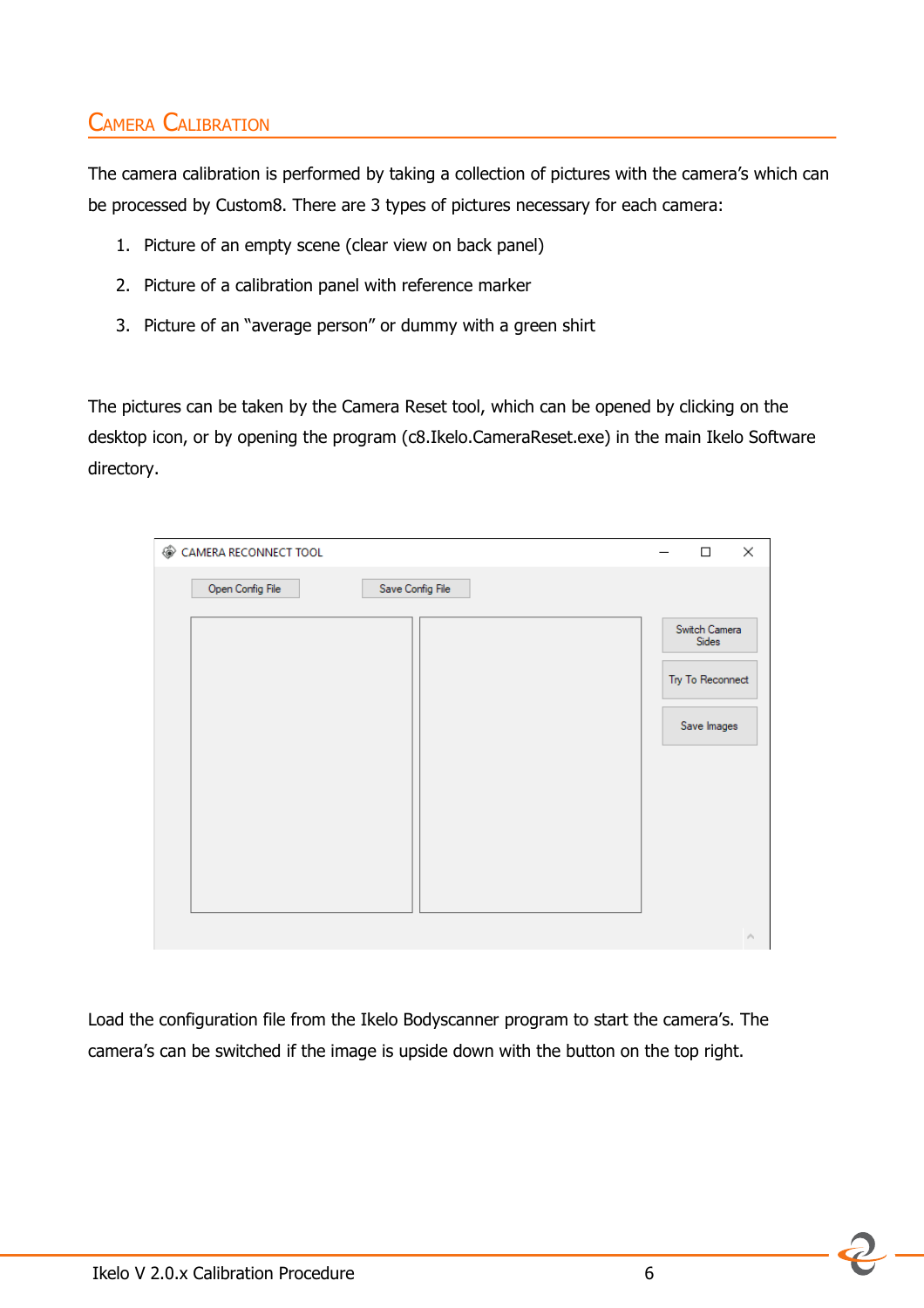In a first step, pictures are taken from the **back panel** with nothing in front:



Press 'Save Images' and point at a location to save the current images.

For the second step, a **calibration pattern** is positioned vertically above the middle of the weight scale. To map the left and right image, a **reference** marker must be added to the pattern, and the **height of the corresponding square** from the weight scale must be saved!



Press 'Save Images' and point at a location to save the current images.